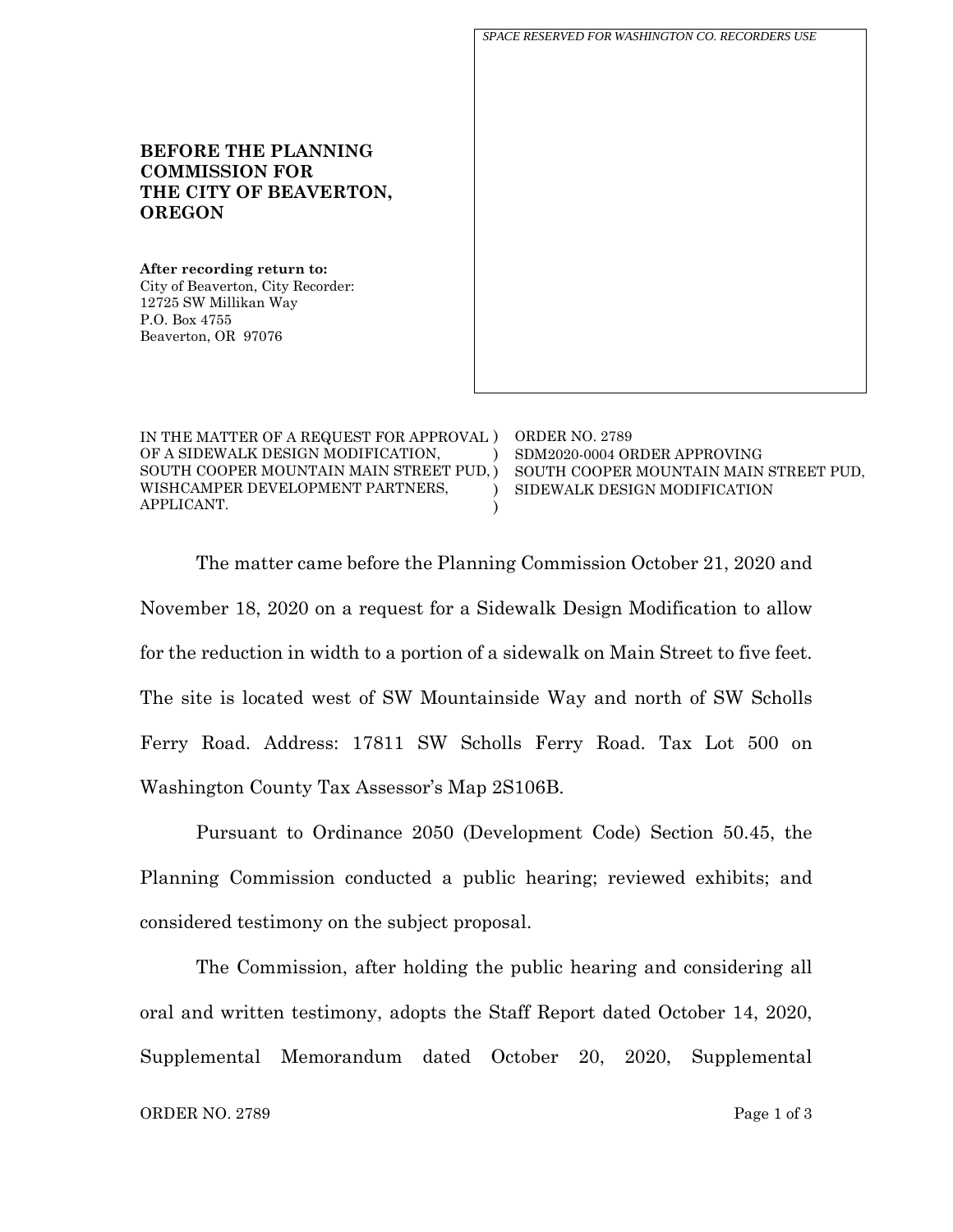Memoranda dated October 21, 2020 and Supplemental Memorandum dated November 18, 2020 and the findings contained therein, as applicable to the approval criteria contained in Section 40.58.15.C of the Development Code.

Therefore, **IT IS HEREBY ORDERED** that **SDM2020-0004** is **APPROVED**, based on the testimony, reports and exhibits, and evidence presented during the public hearing on the matter and based on the facts, findings, and conclusions found in the Staff Report dated October 14, 2020, Supplemental Memorandum dated October 20, 2020, Supplemental Memoranda dated October 21, 2020 and Supplemental Memorandum dated November 18, 2020 and the findings contained therein, subject to the conditions of approval as follows:

## **A. General Condition:**

1. Ensure that the associated application DR2020-0067 has been approved and is consistent with the submitted plans, or as modified by the decision-making authority. (Planning/ES)

Motion **CARRIED**, by the following vote:

**AYES:** Lawler, Nye, Overhage, Saldanha, Winter **NAYS:** None. **ABSTAIN:** None. **ABSENT:** Brucker.

Dated this  $\frac{24}{100}$  day of  $\frac{1}{2020}$ .

ORDER NO. 2789 Page 2 of 3